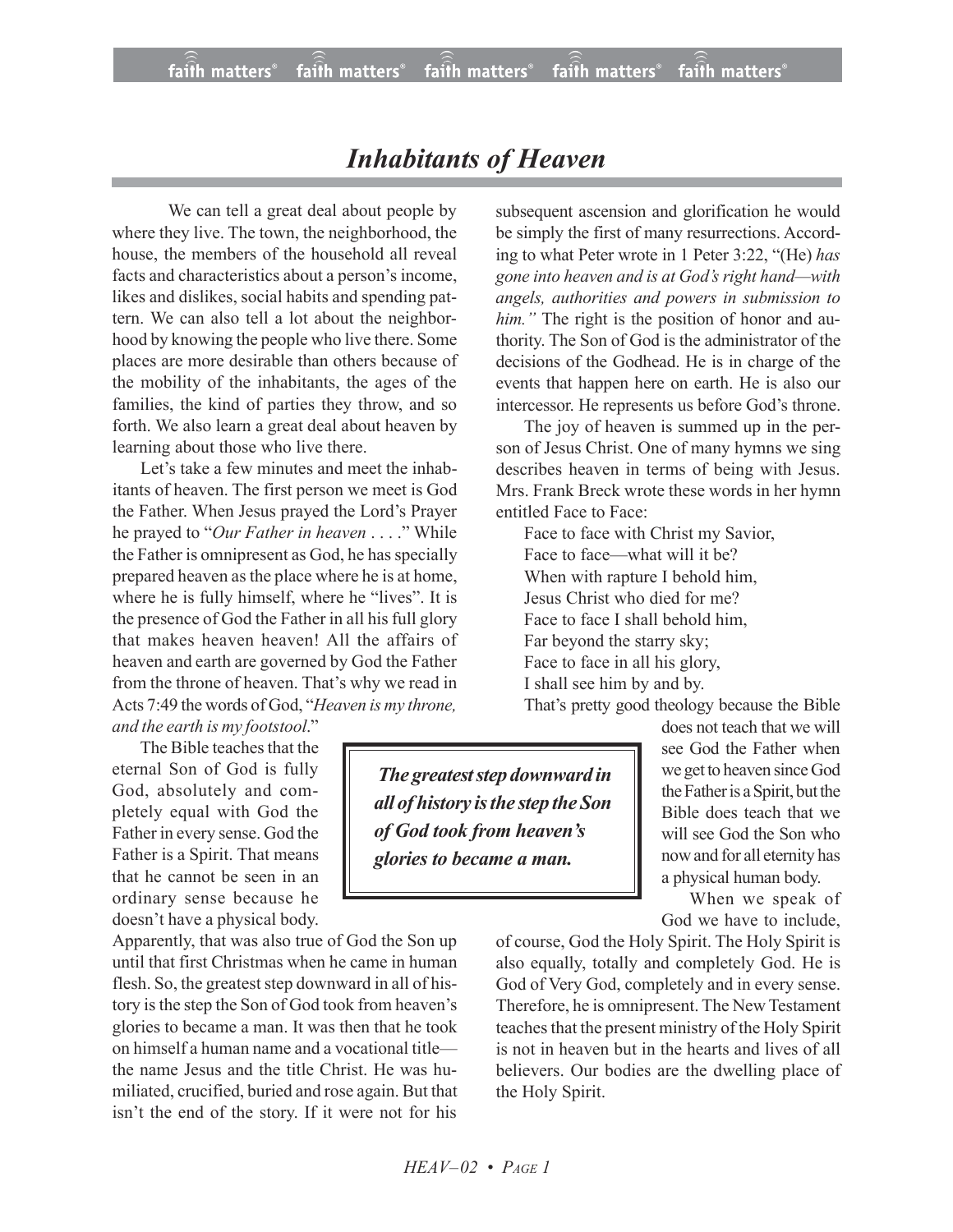## $f$ aith matters® staith matters® staith matters® staith matters® staith matters® faith matters<sup>®</sup> faith matters<sup>®</sup> faith matters<sup>®</sup>

Ephesians 1:14 tells us the Holy Spirit is "*a deposit guaranteeing our inheritance . . .* ." If you have ever bought a house no doubt you were required to put down money as a deposit or promise of more to come. The Holy Spirit is the "deposit" of God for our inheritance—heaven—and all that comes with it. He is God's down payment on heaven. Our basic understanding and experience of what heaven is all about is rooted in our understanding and experience of the person of the Holy Spirit in our lives. The way we glimpse or experience heaven in advance is through the Holy Spirit operating in our lives.

Beyond this, the Holy Spirit also is our intercessor before the Father. He represents us—as does Jesus—before the heavenly Father who is the ruler of heaven and earth. We are told in Romans 8:26-27 that "*the Spirit himself intercedes for us with groans that words cannot express."* To me, those are a couple of the most precious verses in the Bible.

Have you ever experienced a time when you have been praying about something and you literally came to the end of your words? You didn't know what more to say. You literally could not pray any more. According to Romans 8, the Holy Spirit takes over at that point. He takes what is on our hearts and passionately presents it to God for us.

This same Holy Spirit will spend eternity with us in heaven. That makes heaven a great place because it's where God is—God the Father, God the Son and God the Holy Spirit.

But the list continues. Included among the inhabitants of heaven are the cherubim and the seraphim. In Hebrew "im" is an ending equivalent to an "s" in English. Usually you will find them referred to as cherubim and seraphim, occasionally as seraphs and cherubs.

There are many biblical references to them. We will touch on just a couple. Do you remember that when Adam and Eve were forced out of the Garden of Eden God sealed off? In Genesis 3:24 it says, "*After he drove the man out, he placed on the east of the Garden of Eden cherubim and a flaming sword flashing back and forth to guard the way to the tree of life."*

A more lengthy description comes in Isaiah 6. In the midst of Isaiah's discussion of the visions and dreams he had he relates an amazing sight of heaven. In Isaiah 6:1-8 we read:

> *In the year that King Uzziah died, I saw the Lord seated on a throne, high and exalted, and the train of his robe filled the temple. Above him were seraphs, each with six wings: With two wings they covered their faces, with two they covered their feet, and with two they were flying. And they were calling to one another:*

*"Holy, holy, holy is the Lord Almighty; the whole earth is full of his glory."*

At the sound of their voices the doorposts and thresholds shook and the temple was filled with smoke.

*"Woe to me!" I cried. "I am ruined! For I am a man of unclean lips, and I live among a people of unclean lips, and my eyes have seen the King, the Lord Almighty."*

*Then one of the seraphs flew to me with a live coal in his hand, which he had taken with tongs from the altar. With it he touched my mouth and said, "See, this has touched your lips; your guilt is taken away and your sin atoned for."*

*Then I heard the voice of the Lord saying, "Whom shall I send? And who will go for us?"*

*And I said, "Here am I. Send me!"* Other references include Exodus 25 and 37; 1 Kings 6; 2 Chronicles 3 and Hebrews 9:5.

The Bible seems to characterize these heavenly creatures as intelligent and powerful beyond any of the rest of God's creatures. They are very close to God. They are depicted as being in the immediate presence of God the Father.

But, at the same time, they are inferior to God. That's why we read in Psalm 99:1, "*The Lord reigns, let the nations tremble; he sits enthroned between the cherubim, let the earth shake."* God is above them!

They are a part of God's heaven that has seldom intervened in the affairs of earth. So we don't have too many instances of people having con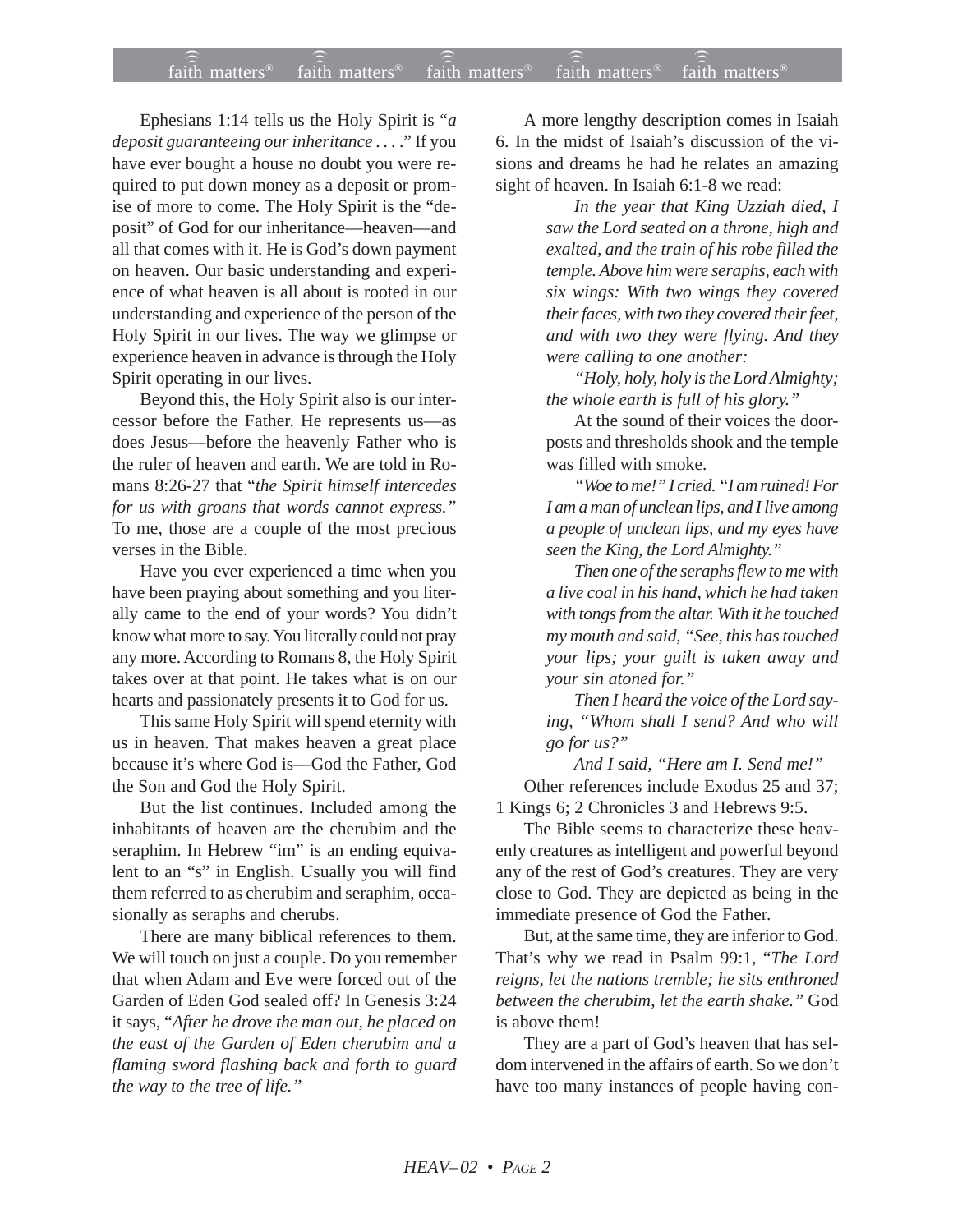tact with the cherubim and seraphim. But the little hints we have give us a tiny glimpse of their grandeur, their intelligence, their majesty and their sophistication

We are far more familiar with the next group and that is angels. "Angel" is a Greek term that means "messenger". Angels are the supernatural messengers that are sent from God. They do the work of God. While the cherubim and seraphim are characterized primarily by intellect and power, angels are characterized primarily by holiness. Angels have been frequent visitors between heaven and earth, sent by God to intervene in the lives of ordinary men and women.

We have much information concerning the nature of angels. They are described as holy. For example, Mark 8:38 refers to the coming of the Son of Man "*with the holy angels*", although we know that the holiness of the angels apparently is not absolute; they are capable of falling from that holiness. That apparently happened when angels departed from God and went with Satan in his defection. In Job 4:18 we are told that God charges some of his angels with error!

The Bible also indicates in several places that angels are innumerable. In Hebrews 12:22 it refers to "*thousands upon thousands of angels."* In Matthew 26:53 Jesus said he could have called "*twelve legions of angels*" to help him. That's 72,000 angels!

Angels are spirits meaning they do not ordinarily have physical bodies. But apparently they are able to take on a physical form. In

Ezekiel 9:2 and Genesis 18:2 they sometimes take on the appearance of men. But, that would not be the norm.

Also, they are asexual. They are not given to normal sexual relationships, according to Mark 12:25.

What a busy place heaven must be if there is a need for innumerable angels! Angels do God's bidding. God has a lot going on so he is constantly sending angels to work for him. But one of the primary responsibilities of angels today is ministry to Christians. In Hebrews 1:14 we read, *"Are* *not all angels ministering spirits sent to serve those who will inherit salvation?"*

Perhaps the jokes we hear about guardian angels may be a lot closer to the truth than we realize. In Matthew 18:10 Jesus refers to "*these little ones*" and "*their angels in heaven*". Now there are some differences in biblical interpretation on whether the little ones are children or the disciples who were following Jesus, but the point is that specific angels apparently have the responsibility of working for specific individuals.

There are numerous biblical examples of this. In the book of Daniel you may recall that an angel was sent by God to answer Daniel's prayer. Angels ministered to Jesus when he was in the wilderness. Angels released the apostles when they were in prison in the New Testament. In fact, do you remember when Peter got out of prison in Acts 12 the servant girl, Rhoda, answered the door and said it was Peter, but the others told her, "*It must be his angel!"* God uses his angels from heaven to minister to the needs and circumstances of his people on earth!

A fourth group in this list of beings that are the inhabitants of heaven are the redeemed. Admittedly, the Bible doesn't say a great deal about what happens to people between death and resurrection, but it says enough to give us a clear indication. Moses and Elijah appeared with Jesus on

*Are you ready to some day answer the Roll Call of Heaven?*

the Mount of Transfiguration. Jesus told the thief on the cross, *". . . today you will be with me in paradise."* That wasn't a dirty trick to get him through the dy-

ing process. Jesus meant it. That day in paradise they would be together. In 2 Corinthians 5:8 Paul talks about being "*away from the body and at home with the Lord."* And in Philippians 1:23 he writes, "*I am torn between the two: I desire to depart and be with Christ, which is better by far . . . ."* Paul isn't talking about lying in the grave for a few thousand years waiting for the resurrection. If it's far better than life, he expected to be with Jesus Christ in heaven immediately.